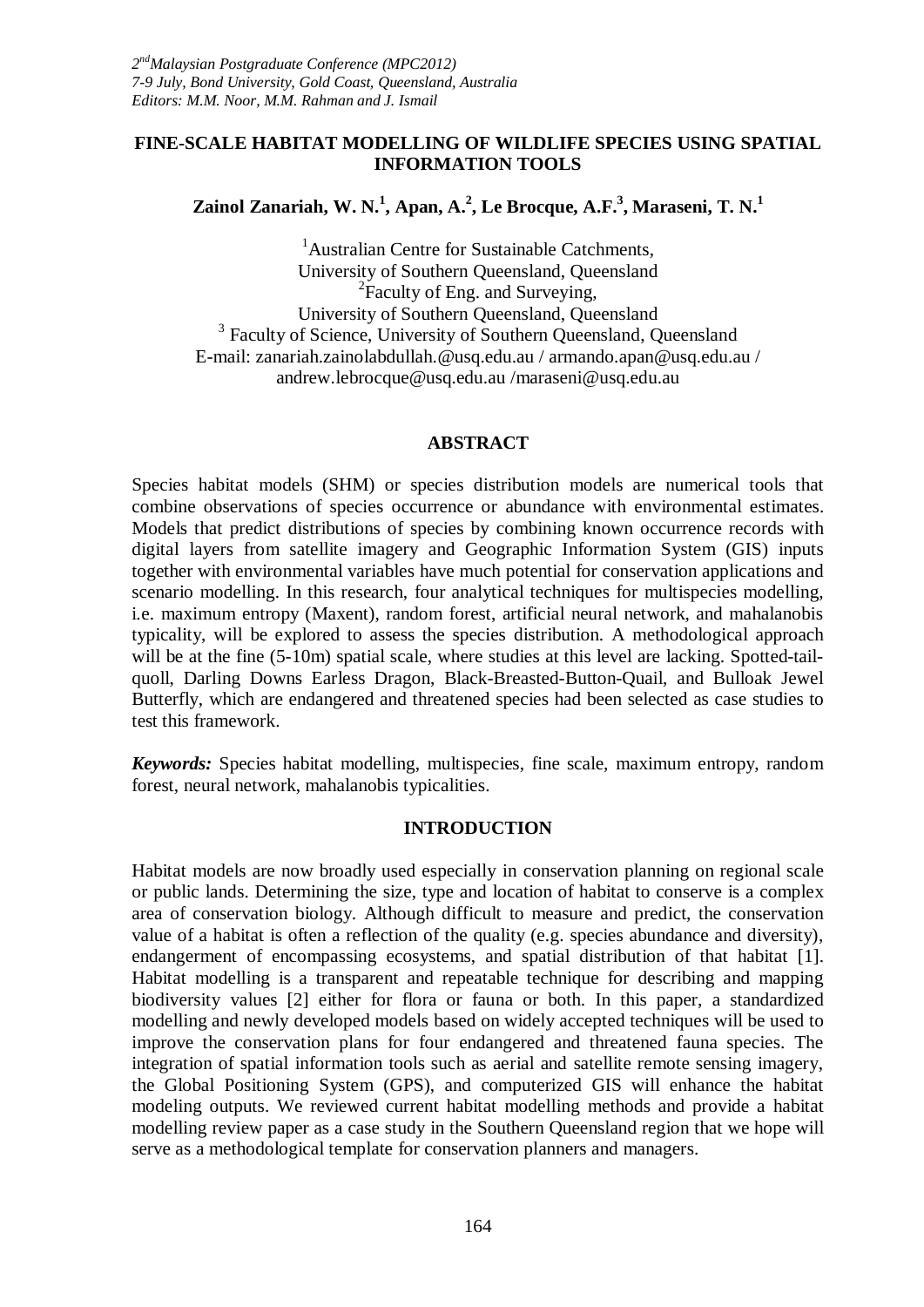### **FINE SCALE MAPPING**

Habitat mapping uses the term 'scale' in a generic manner to cover the complex interaction between area and size of habitat detail of mapping [3]. Scale therefore helps to define the approaches to habitat mapping. The applications of remote sensing data in landscape ecological studies are pervasive [4]. The use of fine scale mapping from high spatial resolution satellite images and digital layers of GIS base will enhance the modelling output. Models that can predict species distribution by combining known occurrence data with digital layers of environmental variables have much potential for conservation purpose.

#### **MULTISPECIES HABITAT MODELLING**

Habitat is a species-specific concept [3], in theory it demands the mapping needs to be conducted at the individual species level. Therefore, many researches in SHM are focused on a selected species, e.g. for adaptive management of horseshoe crabs and red knot [1], threaten reptiles such golden-tailed gecko and grey snake [5], marine communities. The single-species approach to habitat mapping has certain advantages for conservation planning but a focus on multispecies (but in the same taxonomic rank, e/.g. order) approach could be more justifiable in some condition [5].

# **ANALYTICAL ALGORITHMS**

Several modelling techniques can be applied in SHM. The selection of method is largely depending on the type of available survey data to be used in model development: few or no data, presence-only data, presence-absence data, ordinal categories data and counts [6]. Some recent studies include bagging and random forests for ecological prediction [7], maximum entropy (Maxent) for modelling with presence-only data [8], malanobis typicality algorithm as a land change modeler in IDRISI [9], and artificial neural network [10]. Every single method has their own advantages and disadvantages that need to be considered prior to model development. In this research, four analytical techniques for multispecies modelling, i.e. maximum entropy (Maxent), random forest, artificial neural network, and mahalanobis typicality, will be used to assess the species distribution. These selections are related to test new models that had been developed special for ecological aspect and also these sorts of models can fit into different aspect of data that we are dealing with such as few or no data, presence-only data, and presence-absence data.

#### **CONCLUSION**

This study has demonstrated the possibility of a habitat map for a group of endangered and threatened species. This layout assumes that some species of this endangered and threatened species in the study area share certain common habitat requirement and preference [6]. For conservation planning and wildlife management, specifically in reserved or protected areas, a habitat map for multispecies of endangered and threatened species can be more justified than a single species approach. A shared habitat for these selected species will become a best case for rehabilitation and preservation.